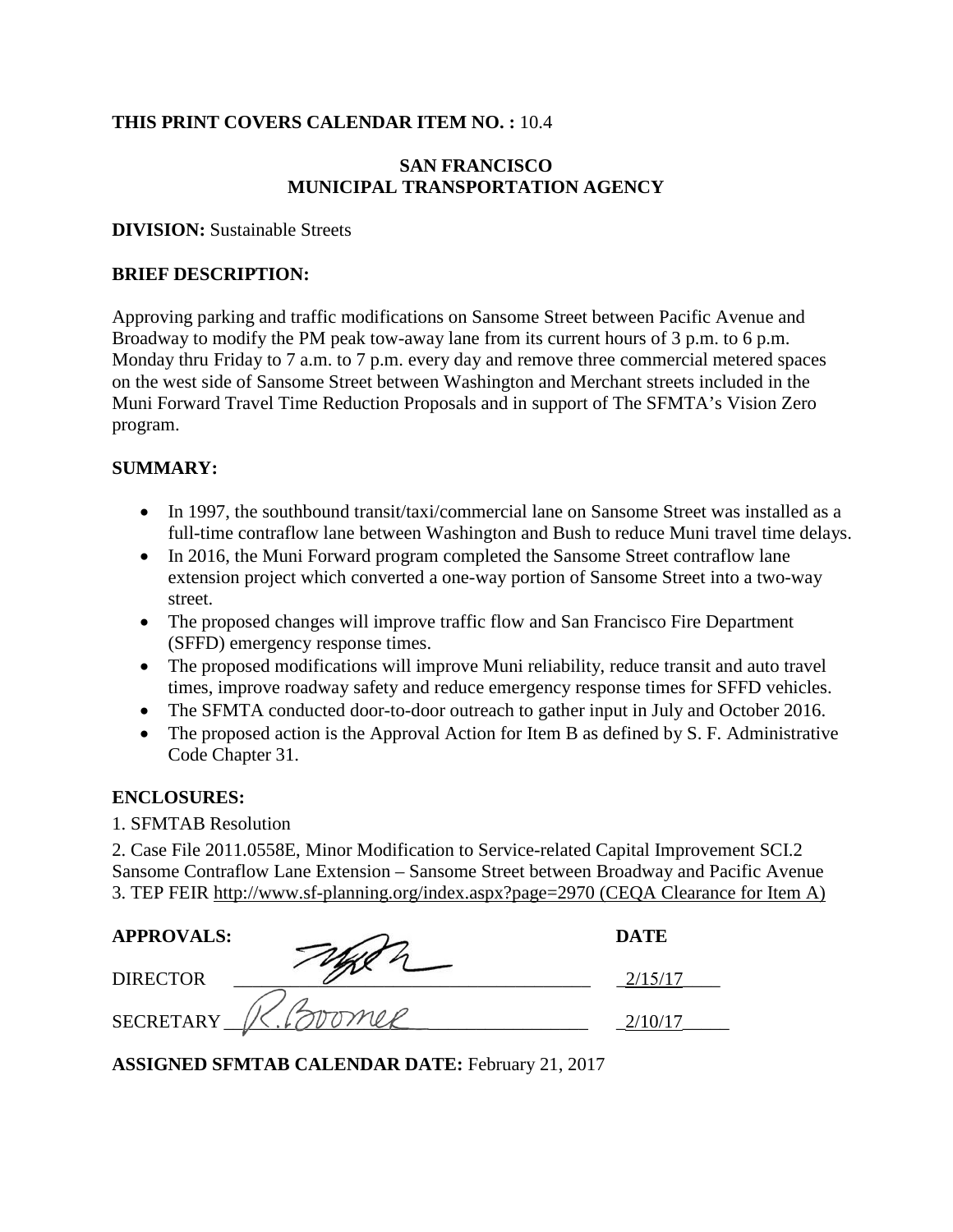# **PAGE 2.**

## **PURPOSE**

Approving parking and traffic modifications on Sansome Street between Pacific Avenue and Broadway to modify the PM peak tow-away lane from its current hours of 3 p.m. to 6 p.m. Monday thru Friday to 7 a.m. to 7 p.m. every day and remove three commercial metered spaces on the west side of Sansome Street between Washington and Merchant streets included in the Muni Forward Travel Time Reduction Proposals and in support of The SFMTA's Vision Zero program.

## **STRATEGIC PLAN GOALS AND TRANSIT FIRST POLICY PRINCIPLES**

This action supports the following SFMTA Strategic Plan Goals and Objectives:

- Goal 1: Create a safer transportation experience for everyone Objective 1.3: Improve the safety of the transportation system.
- Goal 2: Make transit, walking, bicycling, taxi, ridesharing and carsharing the preferred means of travel Objective 2.2: Improve transit performance.
	- Objective 2.3: Increase use of all non-private auto modes.

This action supports the following Transit First Policy Principles:

Goal 3: Decisions regarding the use of limited public street and sidewalk space shall encourage the use of public rights of way by pedestrians, bicyclists, and public transit, and shall strive to reduce traffic and improve public health and safety.

Goal 7: Parking policies for areas well served by public transit shall be designed to encourage travel by public transit and alternative transportation.

Goal 9: The ability of the City and County to reduce traffic congestion depends on the adequacy of regional public transportation. The City and County shall promote the use of regional mass transit and the continued development of an integrated, reliable, regional public transportation system.

#### **DESCRIPTION**

The proposed changes will improve traffic flow by creating a second northbound lane on Sansome Street during daytime hours (7 a.m. to 7 p.m. everyday) to accommodate traffic approaching the Broadway intersection and San Francisco Fire Department (SFFD) emergency response times by creating additional on-street space across from Firehouse #13 to better accommodate SFFD vehicle turns. The proposed modifications will improve Muni reliability, reduce transit and auto travel times, improve roadway safety and reduce emergency response times for SFFD vehicles, which is consistent with the Transit First Policy.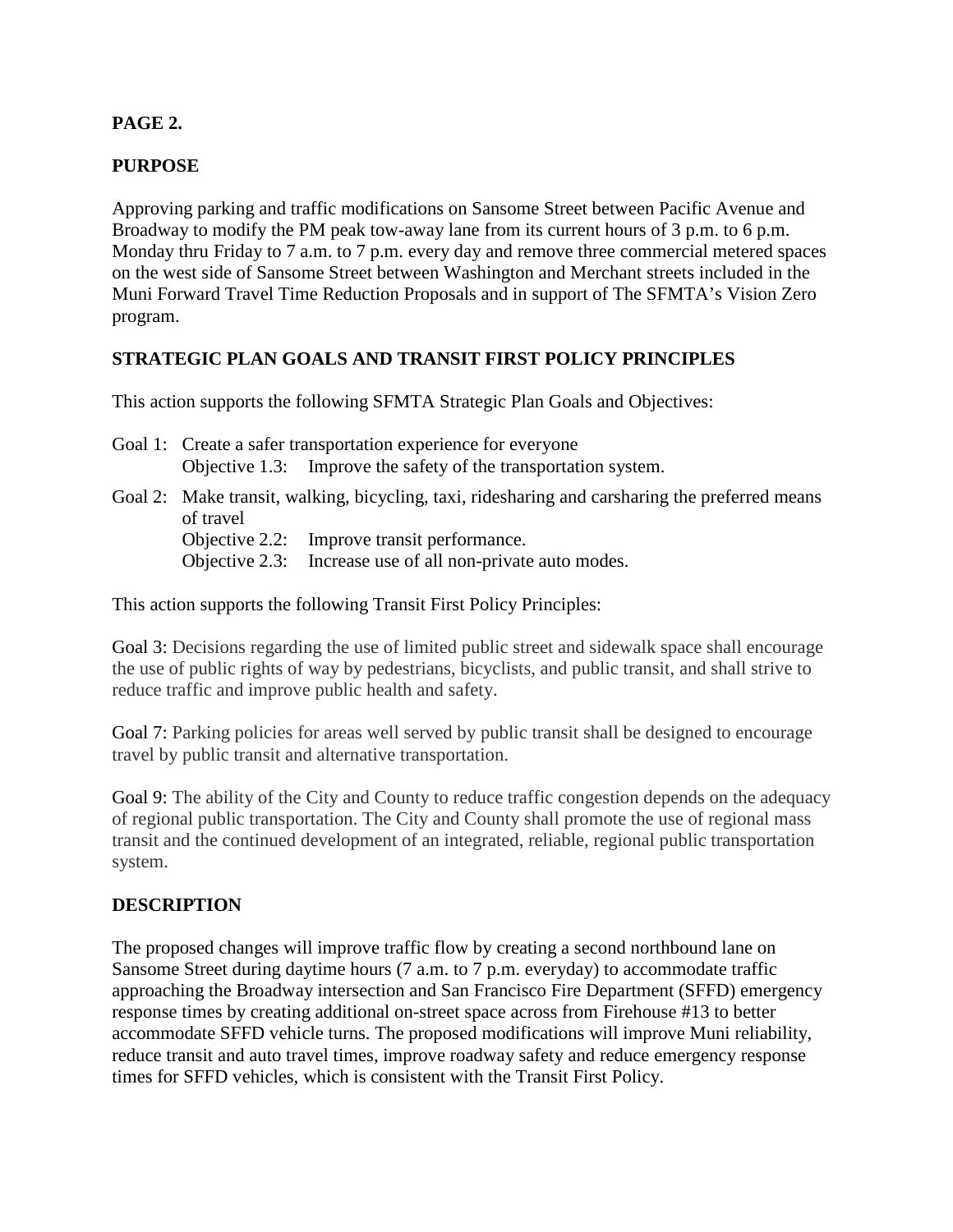# **PAGE 3.**

1. Implement traffic and parking modifications along Sansome Street between Broadway and Pacific Avenue.

To reduce Muni travel times and enhance reliability on the routes that travel the Sansome Street corridor, the Muni Forward program identified a Service-Related Capital Improvement (the Sansome Street contraflow lane extension project) which was completed in July 2016 and converted a one-way portion of Sansome Street into a two-way street. In response to the two-way street conversion, SFMTA staff now proposes to extend the hours of PM peak tow-away lane along the east side of Sansome Street between Broadway and Pacific Avenue from its current hours of 3 p.m. to 6 p.m., Monday thru Friday, to 7 a.m. to 7 p.m. everyday. This change will help alleviate traffic congestion for northbound vehicles, Golden Gate Transit buses and Muni buses due to the heavy left turn volumes and non-coordinated signals when Sansome Street traffic approaches Broadway.

During recent 24-hour counts, approximately 354 vehicles per hour travel northbound on Sansome Street. In addition to the vehicle volumes during non-peak hour periods, the signal timing is not coordinated for Sansome Street at Broadway since Broadway is a major traffic corridor. The project will allow for better traffic flow and transit reliability by effectively doubling the queueing capacity for northbound Sansome Street traffic at the approach to the Broadway intersection. Approximately eight metered spaces will be removed due to the limited hours of which meters operate (7 a.m. to 6 p.m. Monday thru Saturday) and the proposed towaway lane enforcement hours. During the evening, vehicles may still park overnight on this block of Sansome Street.

2. Implement traffic and parking modifications along Sansome Street between Washington and Merchant streets.

To reduce SFFD emergency response times, the SFMTA proposes to remove three commercial metered spaces located directly across from SFFD Firehouse #13, located on Sansome Street between Washington and Merchant streets. This parking modification was requested by the SFFD Firehouse #13 due to the narrow street width and northbound traffic volumes that are preventing fire vehicles from turning left to head south on Sansome Street. By removing these three spaces, fire emergency response times may be decreased. SFMTA staff observed that during various times of the day, even when vehicles did not block the firehouse KEEP CLEAR area, fire engines have difficulty pulling out of Firehouse #13 and turning south to head to emergencies south of Washington Street.

The SFMTA proposes the following parking and traffic modifications:

- A. ESTABLISH—TOW AWAY NO STOPPING: 7AM to 7PM, EVERYDAY Sansome Street, east side, from Broadway to Pacific Avenue (removes eight metered spaces, Meter #810, #812, #814, #818, #820, #824, #826)
- B. ESTABLISH--TOW-AWAY, NO STOPPING ANYTIME Sansome Street, west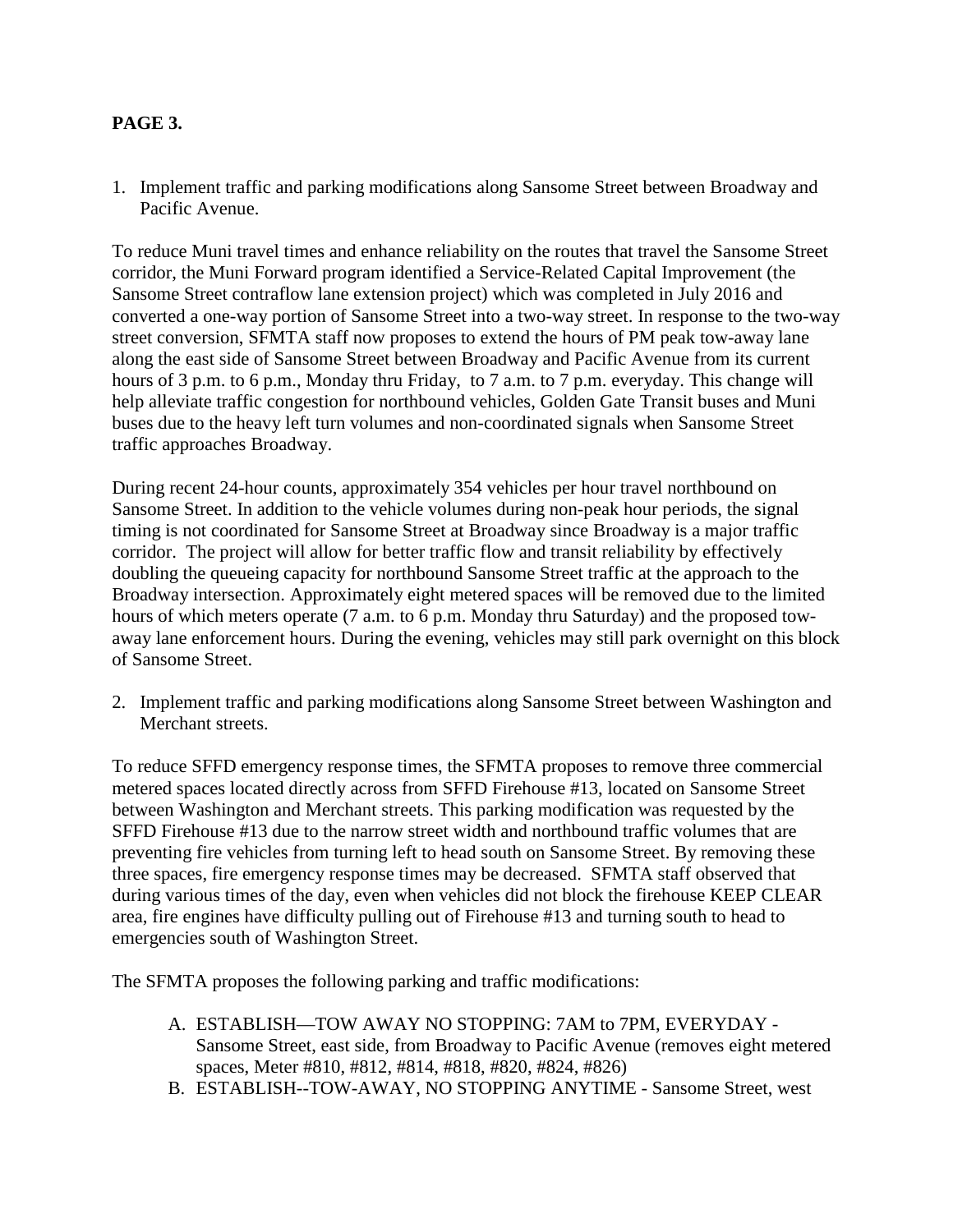# **PAGE 4.**

side, between Washington and Merchants streets (extends current red zone to the south by 66 feet and removes 3 commercial metered spaces, Meter #523, #521, #519)

## **STAKEHOLDER ENGAGEMENT**

The SFMTA performed door-to-door outreach during the months of July and October 2016 to the affected businesses and residents. A small number of businesses were concerned about the loss of parking spaces, in particular commercial parking, but they did mention that they understand the goals and objectives of the proposed modifications and will make other arrangements regarding commercial loading for their businesses. The majority of persons were either for or did not care about the proposed modifications.

The SFMTA held a public hearing regarding the proposed changes to Sansome Street, between Broadway and Pacific Avenue, on August 11, 2016 and for the changes to Sansome Street between Merchant and Washington streets on November 18, 2016. No one expressed any concerns or comments about any of the proposed modifications. No decision regarding the proposed traffic and parking modifications was made at either hearing.

# **ALTERNATIVES CONSIDERED**

The project team explored alternatives that were more restrictive than the current proposals, such as removing the parking along the east side of Sansome Street between Broadway and Pacific Avenue. These options were not pursued in favor of providing a balanced approach between traffic management and providing parking for residents and patrons.

## **FUNDING IMPACT**

The total cost of this project is \$8,000 which will be paid through the SFMTA's Sign, Meter, Curb Paint and Paint shops operating funds.

## **ENVIRONMENTAL REVIEW**

1. Traffic and Parking Modifications along Sansome Street between Broadway and Pacific Avenue.

The TEP Final Environmental Impact Report (FEIR) was certified by the San Francisco Planning Commission in Motion No. 19105 on March 27, 2014. Subsequently, on March 28, 2014 in Resolution No. 14-041, the SFMTA Board of Directors approved all of the TEP proposals including Service-related Capital Improvements and Travel Time Reduction Proposals to improve transit performance along various Municipal Railway routes. As part of Resolution No. 14-041, the SFMTA Board of Directors adopted findings under the California Environmental Quality Act (CEQA), the CEQA Guidelines, and Chapter 31 of the Administrative Code (CEQA Findings) and a Mitigation Monitoring and Reporting Program (MMRP). On September 28, 2016, the Planning Department reviewed the proposed modifications in Item A described herein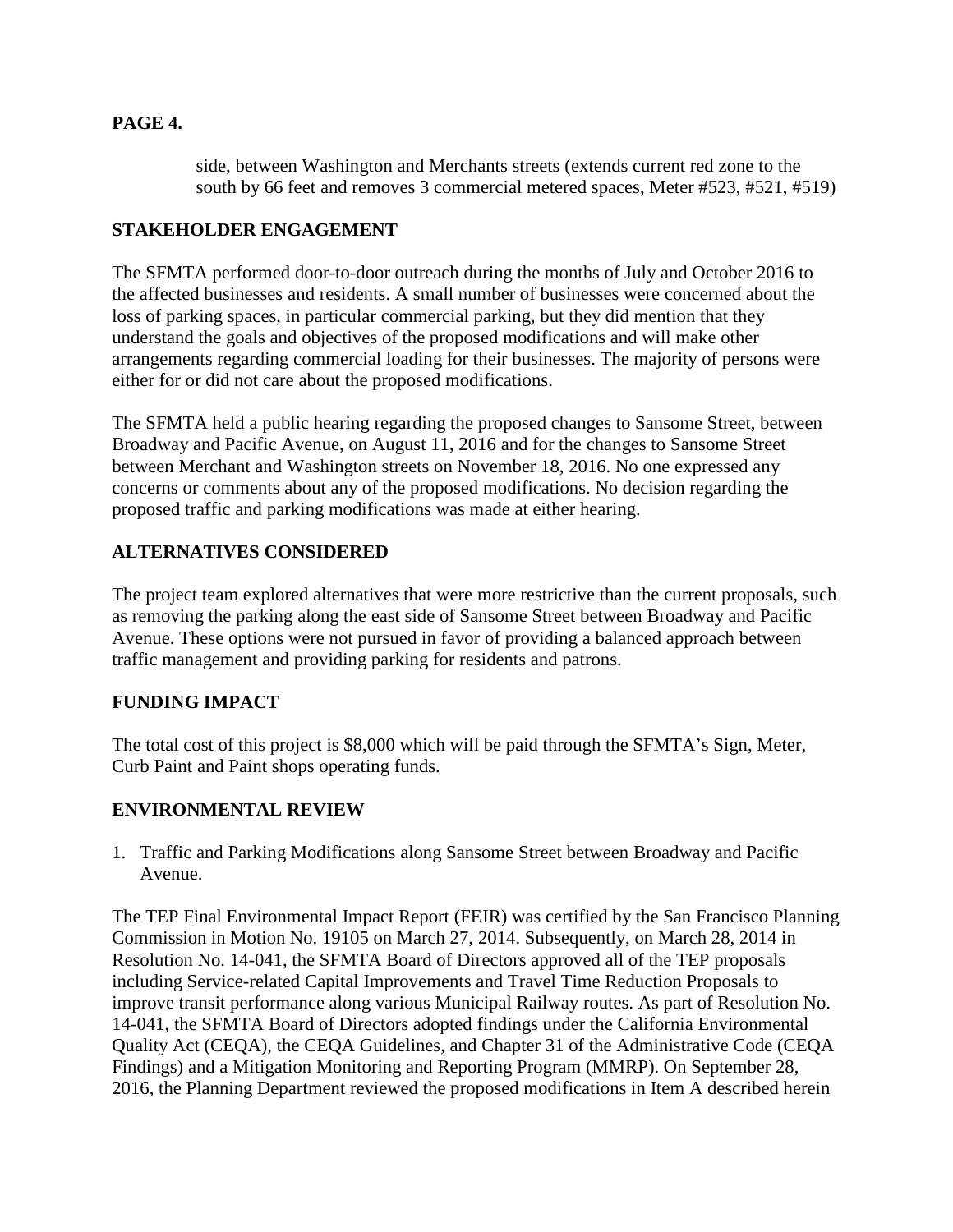# **PAGE 5.**

and determined that they are within the scope of the Service-related Capital Improvement (SCI) SCI.2 as defined in the TEP FEIR, and concluded that the proposed changes would not cause new significant impacts not identified in the FEIR, nor result in a substantial increase in the severity of previously identified significant impacts, and no new mitigation measures would be necessary to reduce significant impacts.

2. Traffic and Parking Modifications along Sansome Street between Washington and Merchant Streets.

The proposed traffic and parking modifications are subject to the California Environmental Quality Act (CEQA). CEQA provides a categorical exemption from environmental review for operation, repair, maintenance, or minor alteration of existing highways and streets, sidewalks, gutters, bicycle and pedestrian trails, and similar facilities as defined in Title 14 of the California Code of Regulations Section 15301.

On December 8, 2016, the SFMTA, under authority delegated by the Planning Department, determined that the proposed traffic and parking modifications in Item B are categorically exempt from CEQA as defined in Title 14 of the California Code of Regulations Section 15301. The SFMTA's determination (Case Number 2016-016076ENV) is on file with the Secretary to the SFMTA Board of Directors and may be found in the records of the Planning Department at 1650 Mission Street in San Francisco, and is incorporated herein by reference. The proposed action is the Approval Action as defined by the S. F. Administrative Code Chapter 31.

# **OTHER APPROVALS RECEIVED OR STILL REQUIRED**

The City Attorney's Office has reviewed this calendar item.

## **RECOMMENDATION**

SFMTA staff recommends that the SFMTA Board of Directors approve the traffic and parking modification on Sansome Street between Pacific Avenue and Broadway to modify the PM peak tow-away lane from its current hours of 3 p.m. to 6 p.m. Monday thru Friday to 7 a.m. to 7 p.m. every day and to remove three commercial metered spaces on the west side of Sansome Street between Washington and Merchant streets.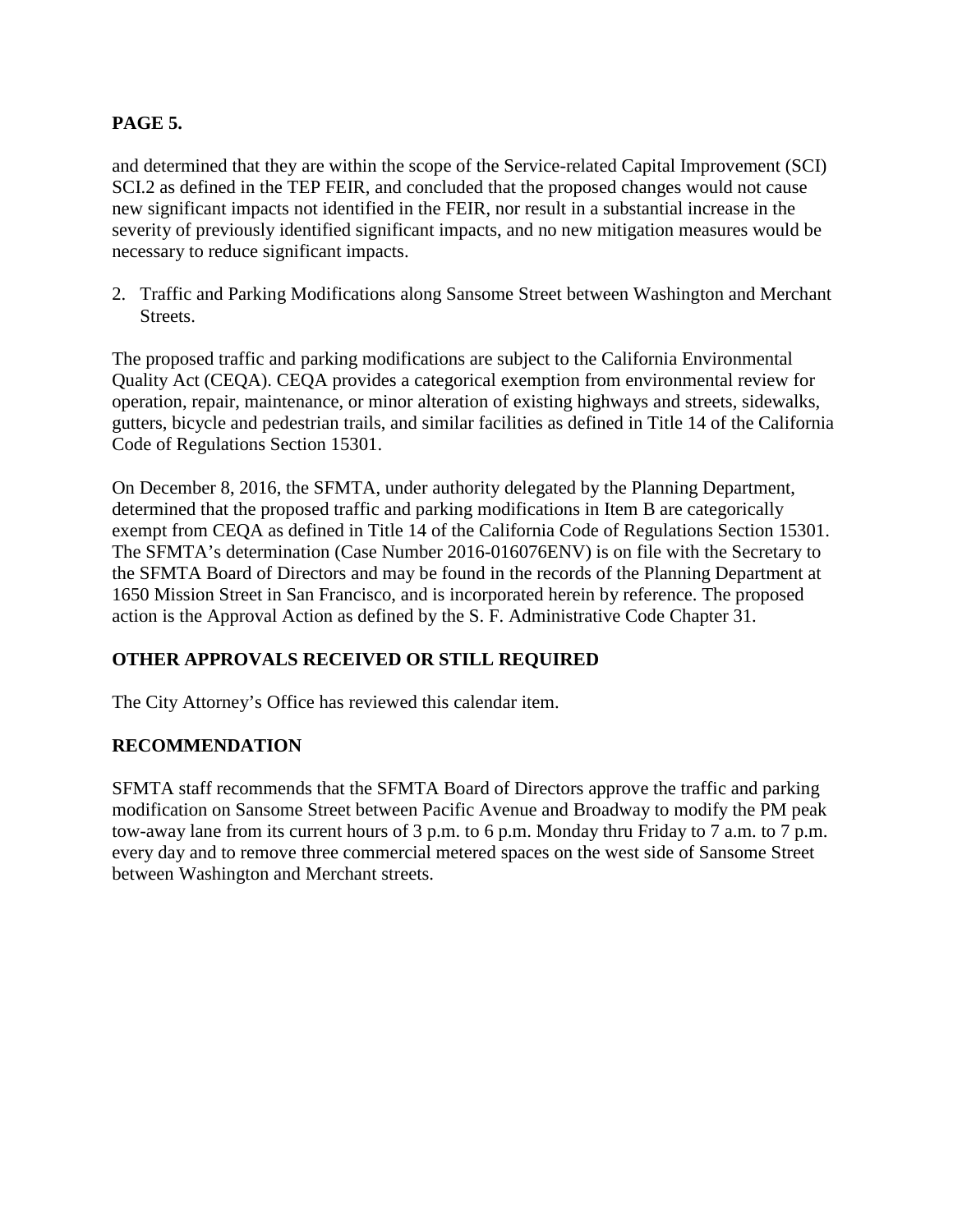#### **PAGE 6.**

## SAN FRANCISCO MUNICIPAL TRANSPORTATION AGENCY BOARD OF DIRECTORS

RESOLUTION No.

WHEREAS, To reduce Muni travel times and enhance reliability on the routes that travel the Sansome Street corridor, the Muni Forward program identified a Service-Related Capital Improvement (the Sansome Street contraflow lane extension project) which was completed in July 2016 and converted a one-way portion of Sansome Street into a two-way street; and,

WHEREAS, In response to the two-way street conversion, SFMTA staff now proposes to extend the hours of PM peak tow-away lane along the east side of Sansome Street between Broadway and Pacific Avenue; and,

WHEREAS, This change will help alleviate traffic congestion for northbound vehicles, Golden Gate Transit buses and Muni buses due to the heavy left turn volumes and noncoordinated signals; and

WHEREAS, At the request of the San Francisco Fire Department (SFFD), the SFMTA proposes to remove three commercial metered spaces located directly across from SFFD Firehouse #13, located on Sansome Street between Washington and Merchant streets in order to reduce San Francisco Fire Department (SFFD) emergency response times; and

WHEREAS, SFMTA staff have proposed parking and traffic modifications as follows:

- A. ESTABLISH—TOW AWAY NO STOPPING: 7AM to 7PM, EVERYDAY Sansome Street, east side, from Broadway to Pacific Avenue (removes eight metered spaces, Meter #810, #812, #814, #818, #820, #824, #826)
- B. ESTABLISH--TOW-AWAY, NO STOPPING ANYTIME Sansome Street, west side, between Washington and Merchants streets (extends current red zone to the south by 66 feet and removes 3 commercial metered spaces, Meter #523, #521, #519)

WHEREAS, The proposed parking and traffic modifications are subject to the California Environmental Quality Act (CEQA); and,

WHEREAS, On March 27, 2014 the Transit Effectiveness Project Final Environmental Impact Report (TEP FEIR) was certified by the San Francisco Planning Commission in Motion No. 19105; and,

WHEREAS, On March 28, 2014 in Resolution No. 14-041, the SFMTA Board of Directors approved all of the TEP proposals including Service-Related Capital Improvements to improve transit performance along various Municipal Railway routes; and,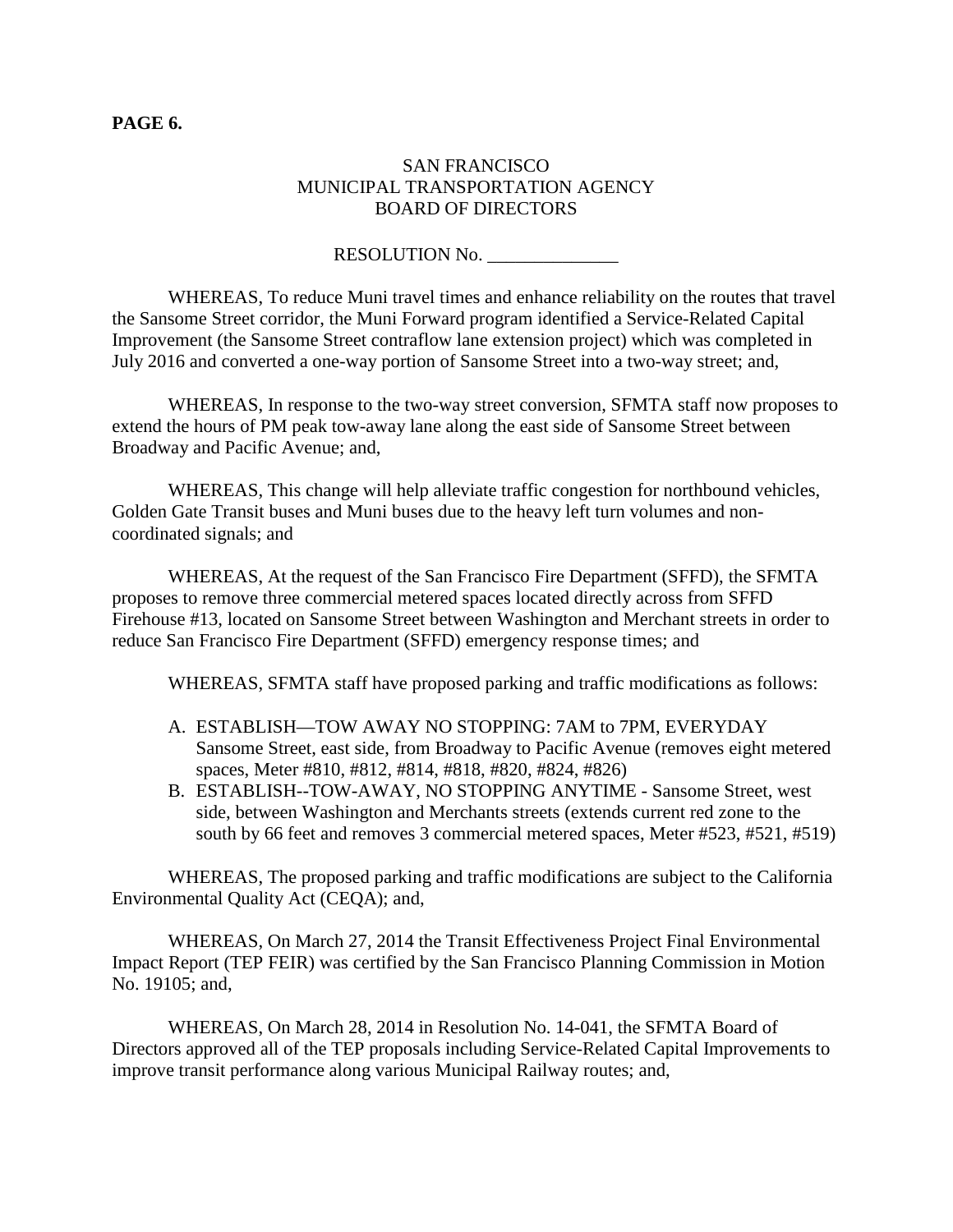#### **PAGE 7.**

WHEREAS, As part of Resolution No. 14-041, the SFMTA Board of Directors adopted findings under the California Environmental Quality Act (CEQA), the CEQA Guidelines, and Chapter 31 of the Administrative Code (CEQA Findings) and a Mitigation Monitoring and Reporting Program (MMRP), which CEQA findings and MMRP are hereby incorporated by reference as though fully set forth; and,

WHEREAS, On September 28, 2016, the Planning Department reviewed the proposed modifications in Item A described herein and concluded that they are within the scope of the Service-related Capital Improvement (SCI) SCI.2 as defined in the TEP FEIR, and concluded that the proposed changes would not cause new significant impacts not identified in the FEIR, nor result in a substantial increase in the severity of previously identified significant impacts, and no new mitigation measures would be necessary to reduce significant impacts; and,

WHEREAS, Title 14 of the California Code of Regulations Section 15301 provides an exemption from environmental review for operation, repair, maintenance, or minor alteration of existing highways and streets, sidewalks, gutters, bicycle and pedestrian trails, and similar facilities; and,

WHEREAS, The Planning Department has determined that the proposed parking and traffic modifications in Item B are categorically exempt from CEQA (Case No. 2016- 016076ENV) pursuant to Title 14 of the California Code of Regulations Section 15301; The proposed action is the Approval Action for Item B as defined by S. F. Administrative Code Chapter 31; and

WHEREAS, Copies of the CEQA determinations are on file with the Secretary to the SFMTA Board of Directors, and may be found in the records of the Planning Department at 1650 Mission Street in San Francisco; and,

WHEREAS, The public has been notified about the proposed modifications and has been given the opportunity to comment through the public hearing process; now, therefore, be it

RESOLVED, The San Francisco Municipal Transportation Agency Board of Directors concurs with the Planning Department's conclusion that the proposed modifications in Item A are within the scope of the Service-related Capital Improvement (SCI) SCI.2 as defined in the TEP FEIR, and that the proposed changes will not cause new significant impacts not identified in the FEIR, nor result in a substantial increase in the severity of previously identified significant impacts, and no new mitigation measures would be necessary to reduce significant impacts; and, be it further